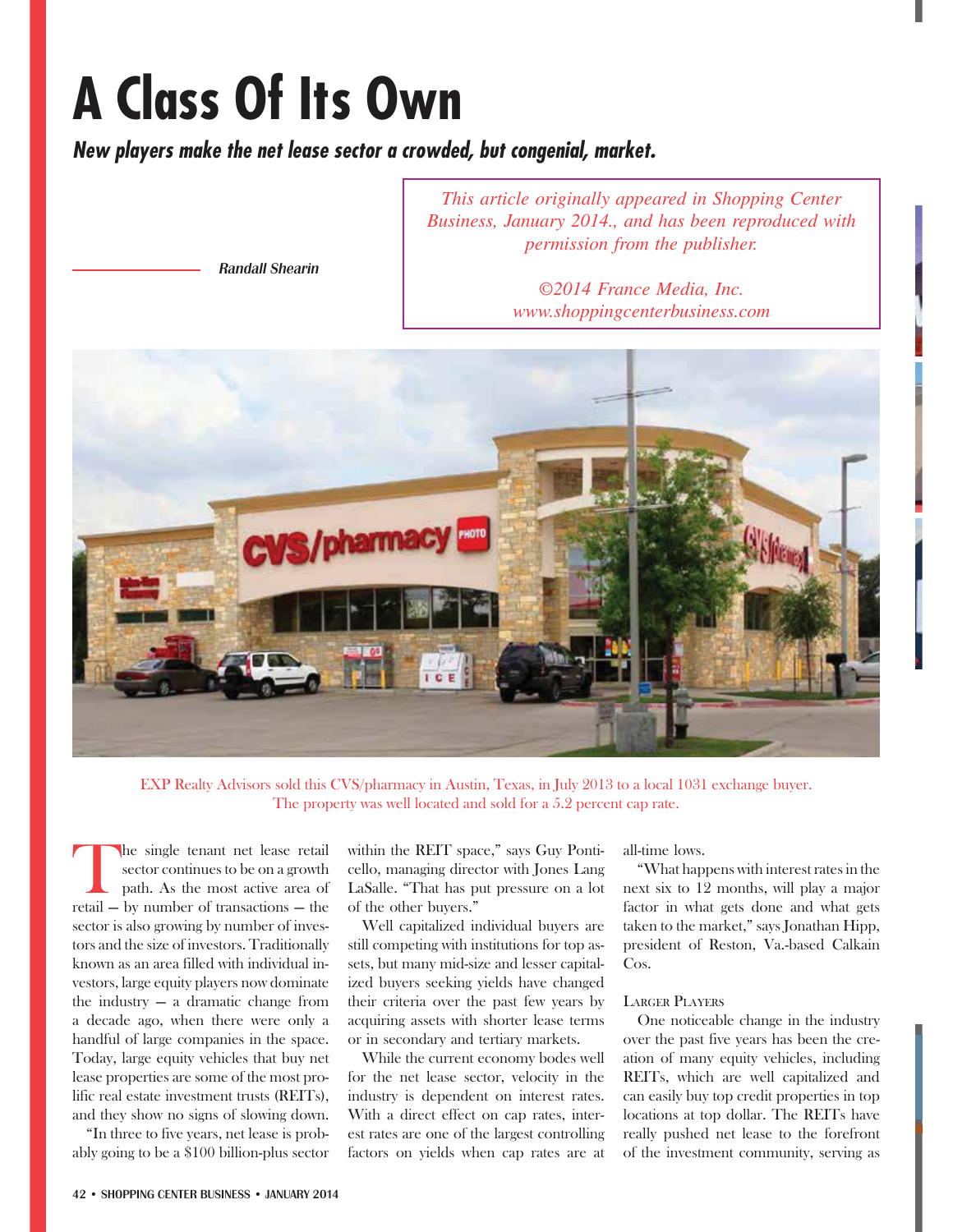# **AVERAGE NET LEASE CAP RATES**

| <b>NET LEASE</b> | OCT   | <b>NOV</b> |
|------------------|-------|------------|
| <b>SECTOR</b>    | 2013  | 2013       |
| All Retail       | 7.29% | 6.93%      |
| Bank             | 5.97% | 5.89%      |
| OSR              | 7.00% | 6.69%      |
| Restaurant       | 7.23% | 7.09%      |
| Pharmacy         | 6.92% | 6.06%      |
| Dollar Store     | 7.96% | 7.67%      |
| C-Store          | 6.60% | 6.23%      |
| Automotive       | 7.46% | 7.25%      |

**Source: Calkain Cos. Research**

an alternative to bonds and other stable investments that offer a consistent return.

"Net lease has become its own asset class," says Jason Fox, co-head of global investments for W. P. Carey. "There are a lot of public companies like W. P. Carey; we have seen a lot of new entrants as well. This is a bond-like investment; the differences are really for the positive. The investments have increasing cash flows. You are also holding a hard asset that has value in the end."

The pending acquisition of Cole Real Estate Investments by American Realty Capital will create an entity that has \$27 billion in enterprise value. The resulting company will be the largest owner of single tenant assets in the United States, and it will be 64 percent larger than the next

largest net lease REIT. Moreover, the resulting REIT will become one of the 15 largest REITs by equity capitalization.

"This will be the largest REIT merger in any sector over the last few years," says Ponticello. "[The merger] creates a focus on the net lease sector within the overall

REIT world. The sector is now being covered by a more consistent fashion by the REIT analysts."

More than their impact on the REIT universe, large cap REIT funds allow everyday investors to own stock in net lease properties. They are an easy entrance to real estate for many investors.

Cole Real Estate Investments was the third largest buyer of single-tenant retail properties over the past 24 months, according to Real Capital Analytics. The Phoenix-based company likes to acquire real estate with credit-worthy tenants in long-term leases, according to Brian Garrigan, Cole's vice president of acquisitions – single tenant retail.

"Traditionally, we seek brand name, necessity retail and services, including pharmacies, grocery stores, home improvement stores, dollar stores, national superstores, restaurants and other leading regional retailers," says Garrigan. "We are able to pursue opportunities across the United States in major markets, as well as strategic secondary and tertiary markets that meet our criteria."

W. P. Carey has been an active buyer of net lease retail properties in Europe for a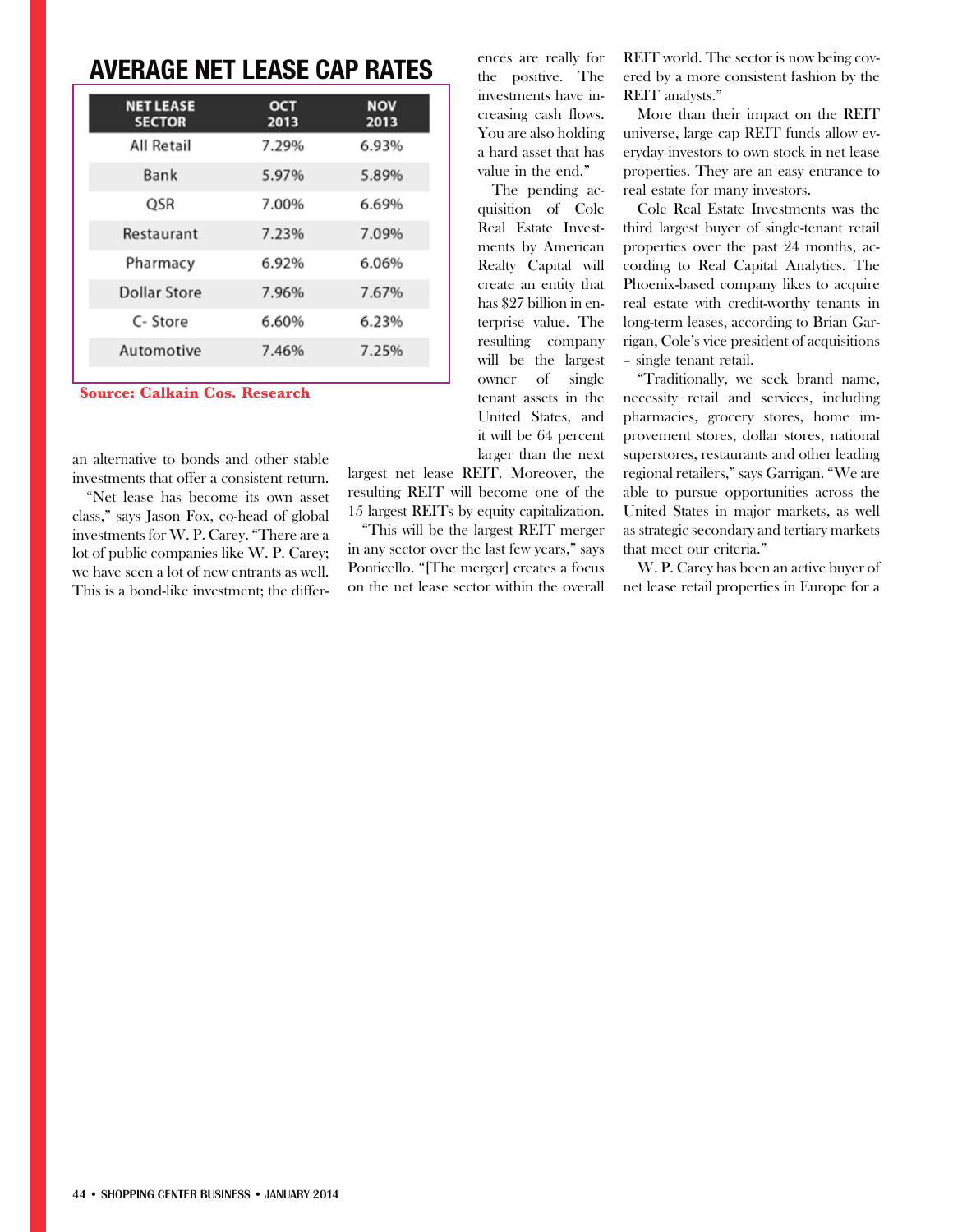number of years. The company acquires net lease properties by strong European retailers like Agrokor, a Croatian food retailer.

"There is fewer retail square footage per capita in Europe than in the U.S., so there is more inherent long-term value of retail in Europe," says Fox. "There is also a less developed market for commoditydriven net lease assets."

Due to the less competitive environment, yields are stronger in Europe, especially on large portfolio transactions, says Fox. W. P. Carey also concentrates on portfolios because it doesn't want to get into competition on single assets.

"For us, doing one-off retail and competing with 1031 buyers is not that interesting for us; we can do larger portfolios and put some more money to work. We get economies of scale by acquiring larger portfolios," says Fox.

Inland Real Estate Acquisitions (IREA) is one of the larger players in the industry, having purchased more than \$11 billion of single tenant net lease properties over the past 10 years. The company has a variety of properties it searches for, says Vice Chairman Joe Cosenza, who estimates that the company will acquire north of \$2 billion of net lease assets in 2014. The company buys large — it recently acquired 12 7-Eleven stores and was in the process of acquiring a portfolio of 72 drug stores at press time.

While many buy other funds or merge, Inland Real Estate Acquisitions has chosen to build its portfolio property-byproperty, occasionally buying portfolios. This process is intricate when buying the volume that IREA does. Cosenza says that is aided by the fact that IREA's reputation is such that about 50 percent of deals come directly from the sellers. About 25 percent of deals come through advisors and brokers who seek Inland as a potential buyer.

"We only buy what we want to buy," says Cosenza. "If that takes us seeking out all of these sellers, or all the representatives of these sellers, and dealing with them individually, we are doing it."

The larger players have undoubtedly set the bar for the industry, and changed what other investors can buy.

"Because the large players have a low cost capital, they can acquire for all-cash," says Ricky Novak, CEO of Atlanta-based Strategic Exchange Advisors. "As those groups raise more money and have to deploy it, they are buying more and more of the quality assets. That has pushed others down to the lower-quality assets."

## CHANGED INDUSTRY

While the big guys have changed the way investors might approach the industry, they are also changing the way the industry and new investors view it.

"Net lease has come of age; it is a recognized asset class now," says Gordon Whiting, managing director of Angelo, Gordon & Co. "Twenty years ago, I spent twothirds of my time educating CEOs and CFOs as to what a sale-leaseback was and why it would be a benefit to them. Today, everyone understands the economics of it."

The growth in recognition comes at a strange time for the sector: Many in the industry say that the volume of development of single-tenant net lease retail buildings is about 25 percent of what it was five years ago. The constrained supply in a period of intense demand has changed the market for many who have been in it a long time.

"'Resource scarcity' is the new catchphrase in the net lease business," says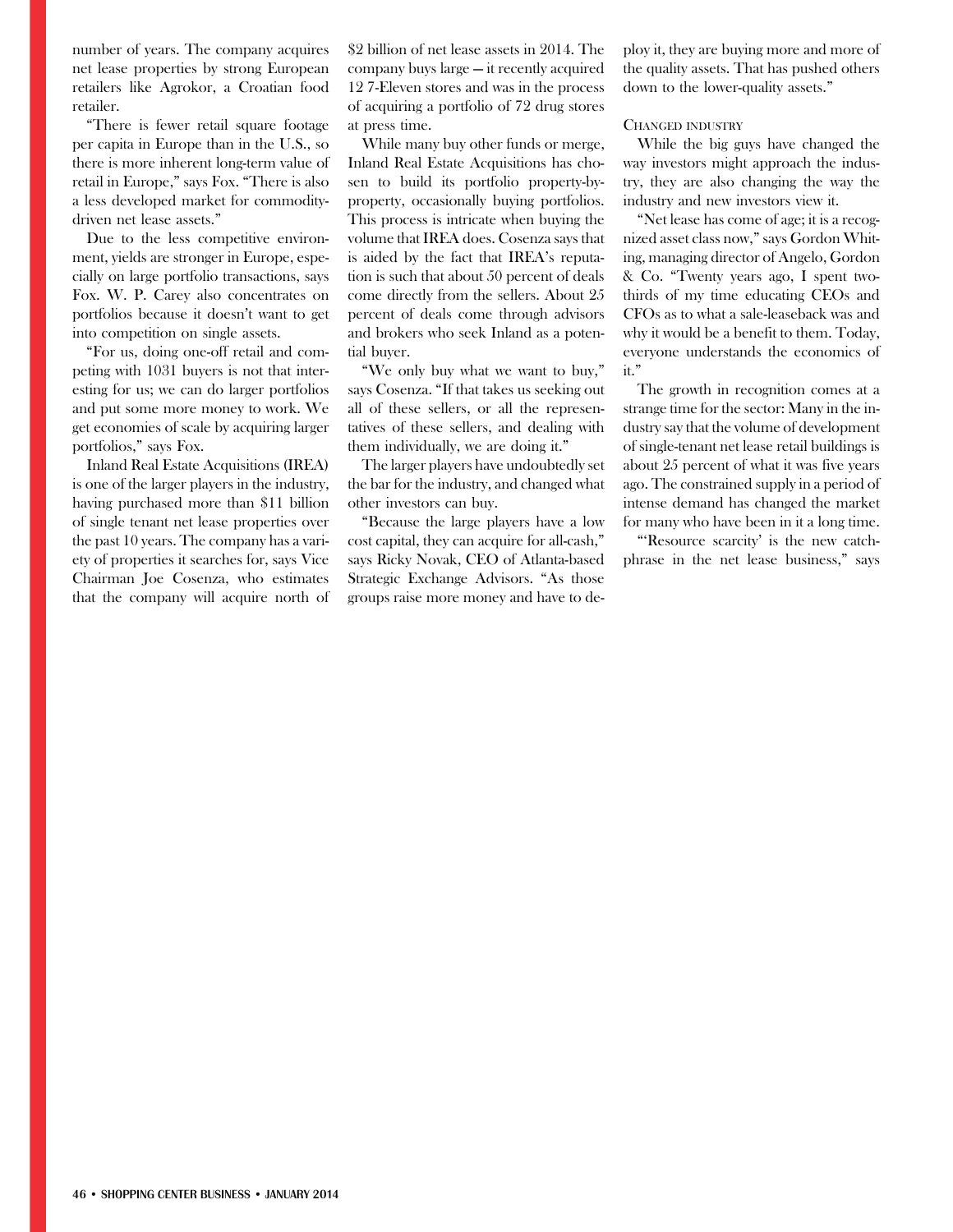

for \$9.8 million in 2013.

Sean O'Shea, managing director of the net lease group at Los Angeles-based BRC Advisors. "It is the result of historically low debt rates, which support historically low cap rates. When you factor in the lack of supply, the net result is a scarcity of product."

The scarcity has increased velocity for

many brokers, who are finding new buyers and sourcing new sellers in many new markets. Tulsa, Okla.-based Stan Johnson Co. has seen opportunity in the market; over the past few years, the company has opened several offices nationwide, the latest in Atlanta, to pursue activity in the Southeast market. The company represents a lot of developers selling into the market.

The new activity in the market has also adjusted the way that assets are priced when they come to the market. Because of the sheer number of deals that the larger players are doing, and the critical timing of buyers in 1031 exchanges, brokers know that they usually only have one chance for a buyer to consider a property — and that the price must be right.

Hipp says Calkain advises its clients selling properties to price them right for the market the first time. Many sellers who don't get hits when a property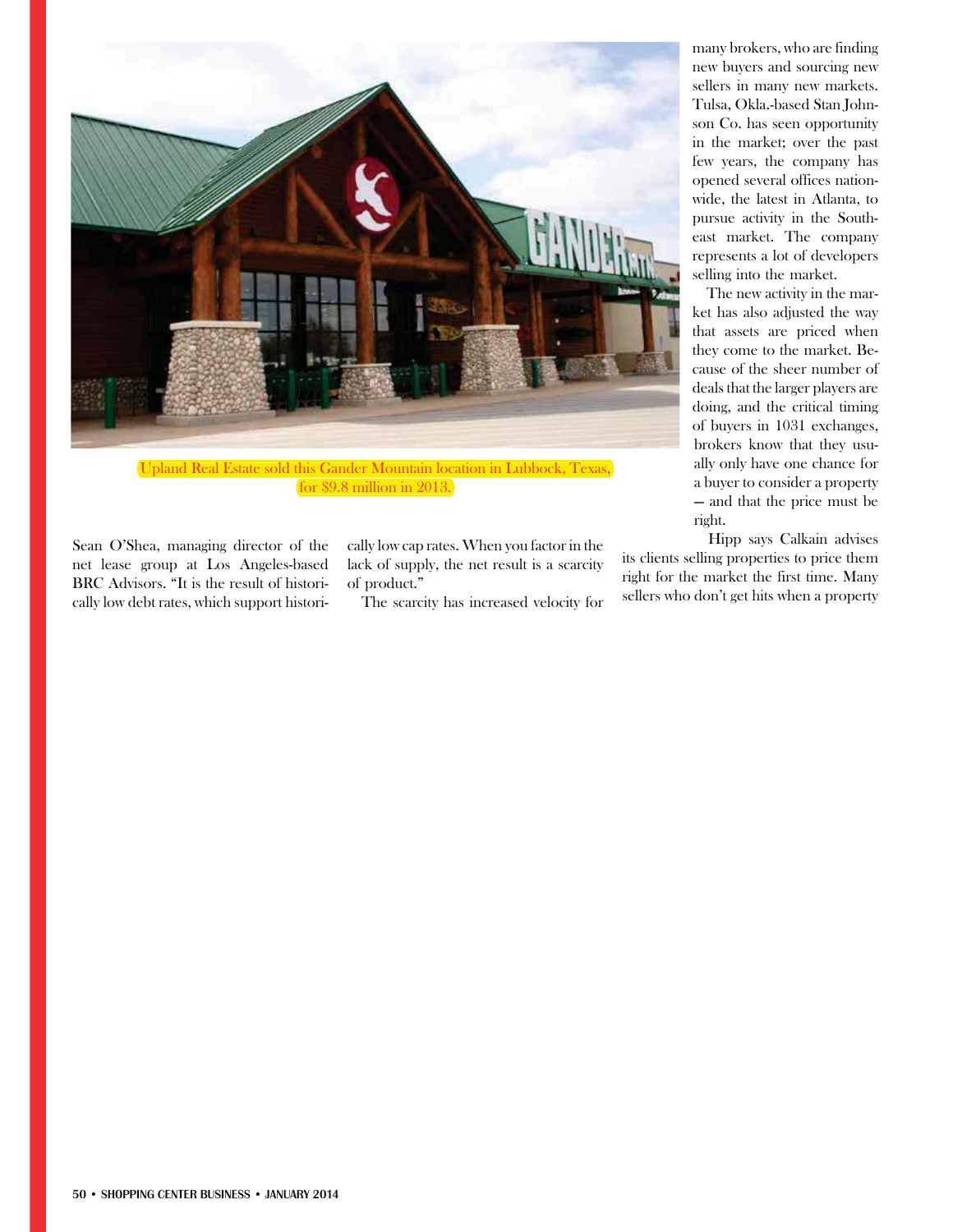# **CUMULATIVE MONTHLY SALES VOLUME, 2010-2013 SINGLE TENANT RETAIL NET LEASE SALES**



**Source: Real Capital Analytics**

is marketed often suffer from no interest when it is repriced lower and remarketed; buyers often see the property and not the changed price. Recently, buyers have tended to chase deals when price isn't fully defined or details not fully thought out.

"When a buyer senses that a seller is getting unrealistic about pricing, they lose their patience and develop deal fatigue," says Hipp. "Buyers are quicker to cut bait today than to stay and try to make a deal."

"We like to price properties close to what we think the actual sales price is versus overpricing product and seeing if there is a single buyer who will fit that price," says Sturm. "In the sector, the buyers, brokers and sellers are getting more educated as far as where pricing should be."

For sellers, timing is always a factor. The fear that interest rates may change and affect the buyer's ability to close is at

Similarly, the forefront of an exit strategy.

Keith Sturm, Sturm, principal with the net lease group of Min-<mark>neapolis-based</mark> Upland Real Estate Group, Group, <mark>says that his</mark> firm advises advises clients to price properties correctly to fit the <mark>needs of many</mark> buyers, so they are attractive when they hit the market.

"Right now, sellers see that cap rates may move higher next year, so if they are going to get deals done, they may realize lower prices," says Hipp. "In deals of \$15 million-plus, cap rate is becoming more of an issue because debt is increasing. The buyer pool just isn't as big."

### BUYERS AND SELLERS

Some in the industry say that the increased presence of the large players has created a trickle-down theory over the past few years. Large institutional investors and well capitalized private investors can still acquire top properties in top markets, but others — who used to be able to afford those properties — have now been pressed to pay up or change their criteria to achieve desired yields.

"There's no question that there's been a trickle effect," says Ponticello. "Investors are having to look beyond your traditional commodity of single tenant deals in the retail sector like banks and drug stores. They are going into niches like automotive companies and properties in secondary and tertiary markets to get their returns."

The market for deals less than \$10 mil-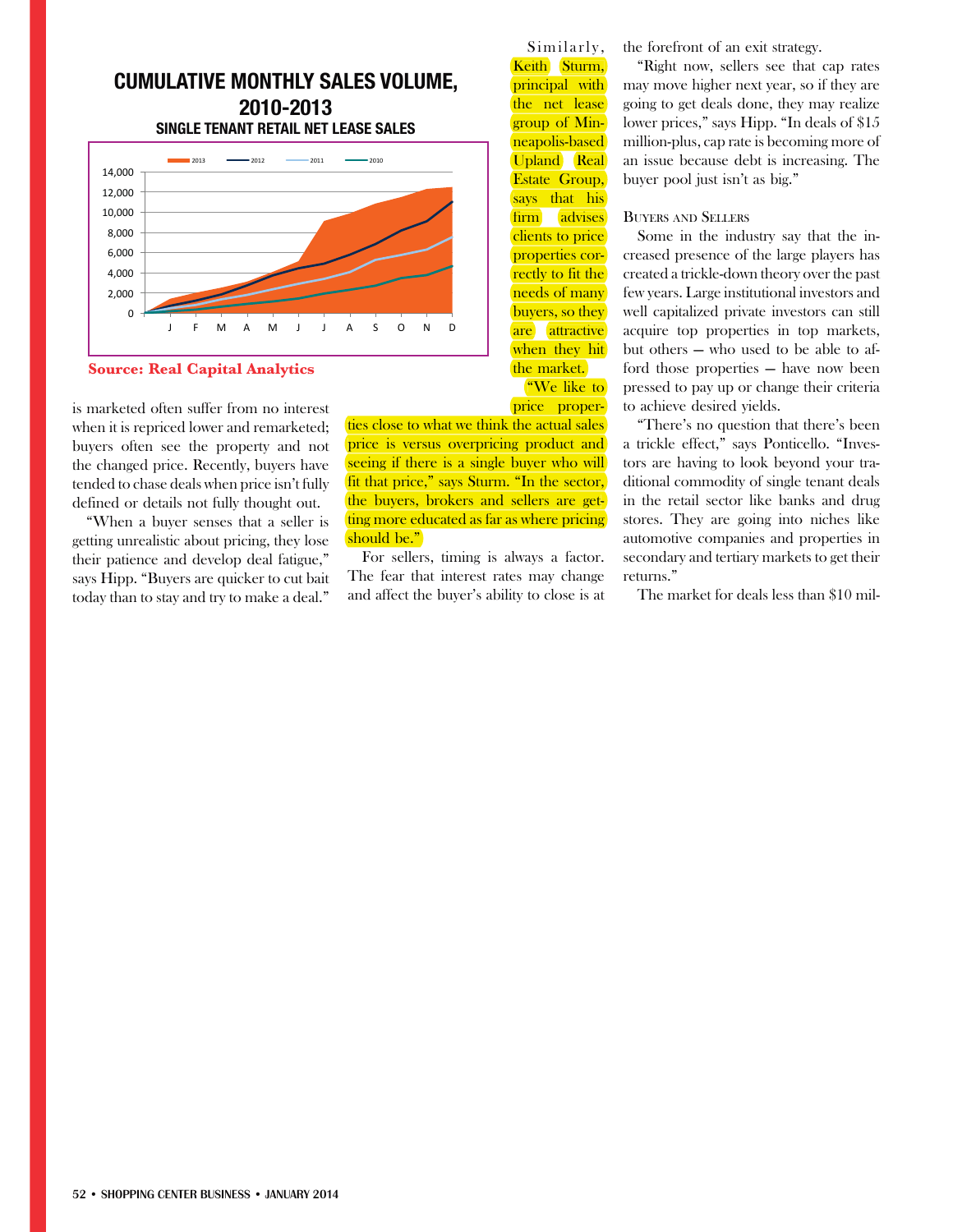lion is still driven largely by the private investor market, say brokers.

"The smaller buyers have the ability to pay more aggressive pricing in some cases because they don't have the yield requirements," says Alvin Mansour, senior director of Marcus & Millichap's National Retail Group. "The private buyers are able to play in the same space [as the larger entities]. Once you get over \$8 million, the institutional buyers are really stepping up right now."

"It's not that the REITs are crowding out everyone else, but based on their capital needs, they are focused on the larger transactions and cap rates that are accretive to their dividends," adds Ponticello. "That means that private investors can still play in the sub-\$20 million space. However, that space has gotten extremely competitive."

The addition of many new players to the net lease sector has created a frenzy when it comes time to sell a property. Many properties are privately marketed to a select group of qualified buyers before — if need be — they are mass marketed. Investment sales executives say this is the way the industry has evolved, simply because of supply and demand. They are able to tailor the asset to the correct buyer, often.

"We have entered a new era, where there is demand from many different buyer pools," says Jereme Snyder, executive vice president in the Irvine, Calif., office of Colliers International. "There are a lot of people fishing in a very small pond."

There are three major factors in pricing, say many investment sales brokers: lease terms (including length and actual legal terms like cancellation clauses); location of the property; and the tenant's credit.

"We look at those three factors and then determine what the value of the property is," says Sturm. "Then, buyers look at the alternative properties and determine the value of the individual property to them. Pricing-wise, our sector is good at coming up with a range that works. The real difference lies in how important a buyer or seller thinks their particular location is."

Buyers who were used to acquiring top properties have moved on. They are getting comfortable with assets in secondary and tertiary markets, as well as net lease properties with lower credit tenants.

 "Investors are going to tertiary markets, chasing yields," says Rob James, president of New York City-based EXP Realty Advisors. "Investors who have higher yield targets as a result of a higher cost of capital are priced out of A-quality product. Instead, they are buying tenants that are not credit rated, non-public, or tertiary markets to achieve higher yields and deploy their money."

Location has become less of a factor to some buyers, who still want credit. For other buyers, they simply want a net lease and will go for the risk of lesser credit, lesser location.

"It used to be that buyers only wanted top credit, no matter the market," says Novak. "Now, we are seeing net lease deals get snapped up regardless of their location. We are seeing some people make decisions based on the cash flow, not the underlying real estate. As you start getting into the C class assets, you are really taking on a lot of risk."

Another reason the single tenant net lease sector has gotten crowded is that retail sales — especially among commodity- and needs-based retailers — have picked up.

"Retail is coming back in popularity," says Novak. "We are seeing more inves-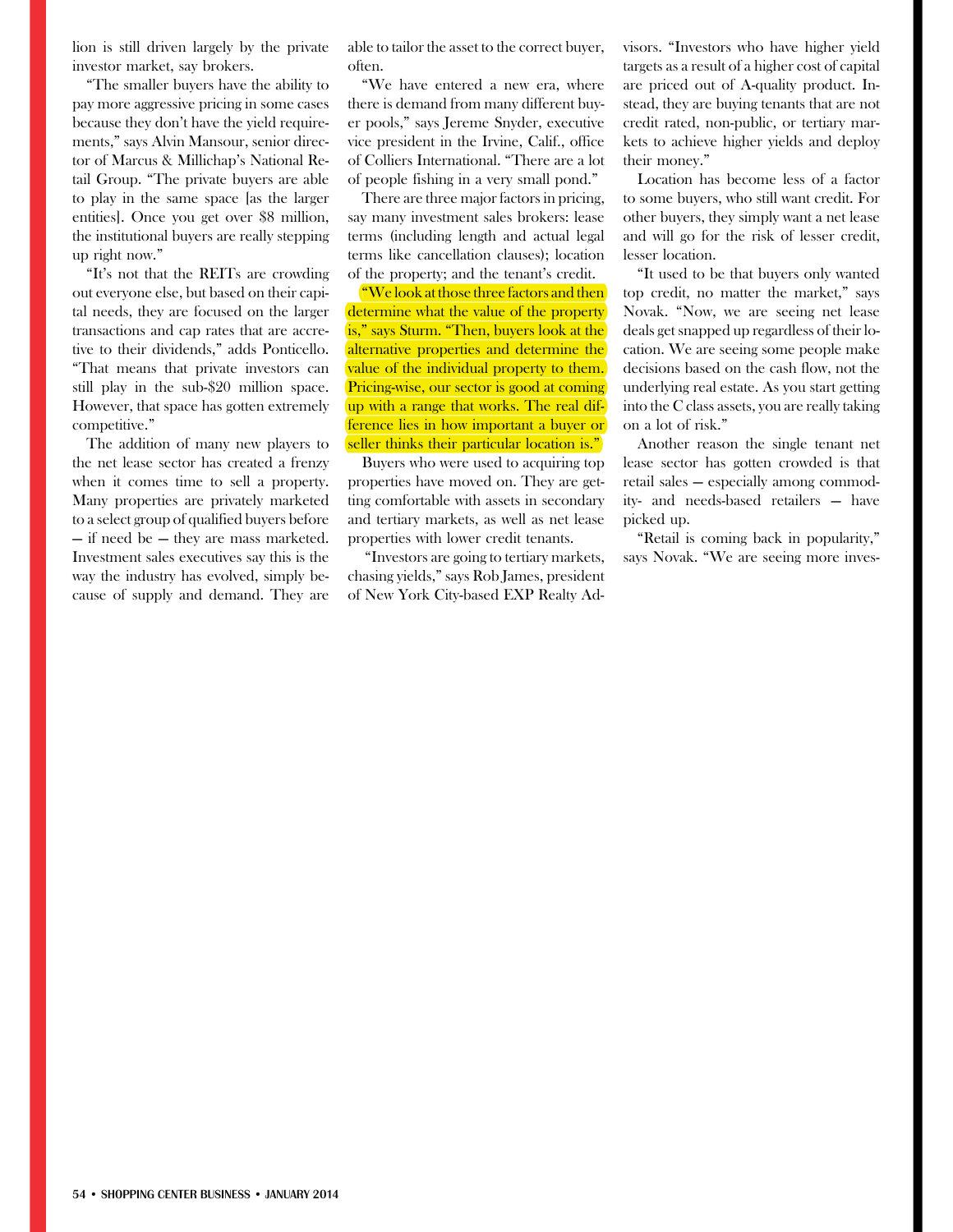

Camping World is one of a number of retailers who have become attractive to net lease investors. Upland sold a Camping World location in Flagstaff, Ariz., in 2013 for \$7.2 million (prototype store) pictured).

tors look at retail as an option, so more dollars are looking to flow into retail. With high net worth individuals who are looking at real estate, net lease retail is probably the easiest asset class for them

# to get their arms around."

Brokers say that many entering the sector are often well educated, but may still be unfamiliar with the intricacies of net lease properties, particularly the real estate side and the debt.

 "There are a few [individual] buyers who suffer from sticker shock when they go to their lenders," says O'Shea. "People who are chasing yield almost have to do that on a cash basis. To get the best rates, you have to be at a 50 to 60 percent leverage range. Real estate is still a good investment, but it is a long-term play. You can get comparative returns on real estate, even with low cap rates, but depending on how you finance it, you can't just turn around and sell it at 9 a.m. tomorrow like you can a stock."

Still, many say that net lease properties are no longer an alternative to stable, market-based investments

like bonds, but a comparable substitute.

"Net lease buyers are flocking to safety and security," says Snyder.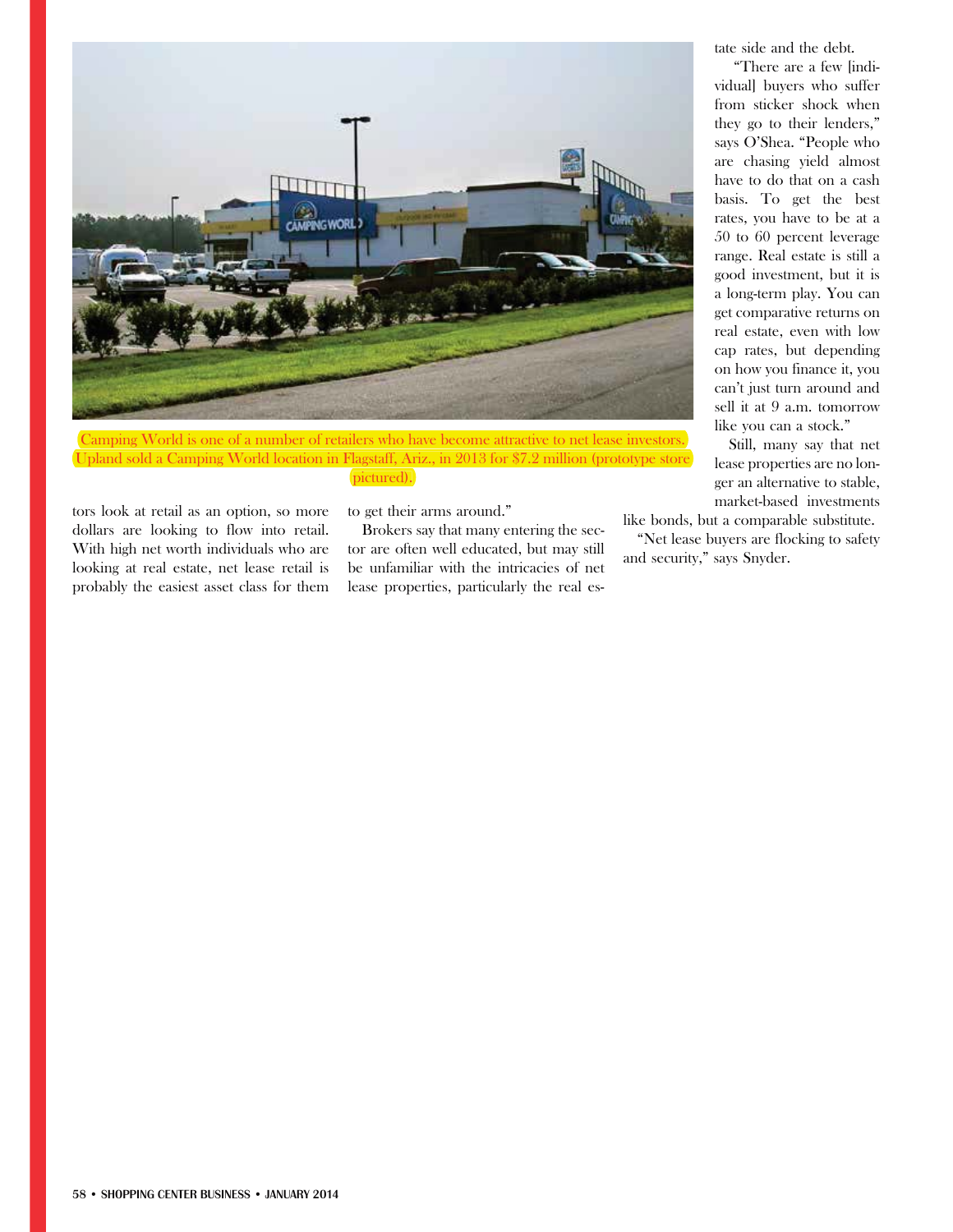"The stock market is rallying, but that is a world where you are not sure what you're buying," says Bill Rose, national director of Marcus & Millichap's National Retail Group. "Net lease properties have residual value when the leases mature. People who own real estate are active investors; that's why this business will always remain strong."

#### NEW SUBSECTOR

With the trickle-down theory of property, many investors have discovered a new market: purchasing well-located, strong credit tenanted net lease properties that have shorter lease terms. Often, these properties are under 10 years old, but the eroding lease term makes them attractive to some buyers, who want to take a risk that the location is the property's best asset.

Joey Odom, principal at Stan Johnson Co., has seen this trend first-hand. A Walgreens in Seattle that he sold in 2010 at a 7.6 percent cap rate just sold again at a 5.95 percent cap rate.

"You see a lot of second-generation product trading hands because cap rates make a lot of sense for owners of top properties to sell now," says Odom. "Because cap rates are so low, a lot of institutions are not buying the newer product; they are letting the 1031 investors pay the lower cap rates. Instead of looking for a Walgreens with 25 years left, they will find a Walgreens with 15 years left and get a little bit higher cap rate in exchange for a little less lease term."

"There are investors who are focused on properties with shorter leases because they can achieve a better yield," adds Ponticello.

This dovetails with the efforts of many net lease investors, who don't like to hold the properties through the end of the lease term.

"We advise our clients to sell their properties while they still have 10 years or more of remaining lease term," says James. "Our experience has been that prices go down as the lease term erodes past 10 years. That mostly has to do with the debt that is available for properties with lesser lease terms."

There are also companies in this realm who will, once a property is under contract, approach the retailer about extending the lease. If negotiations are successful, the buyers have already increased the value by the time they get to the closing table.

The market for properties with shorter lease terms is strong, but since less debt is available and the risk is higher, many buyers are willing to take a chance.

"A lot of the product we have seen the past couple years has been existing assets from owners who bought three years ago. There has been significant cap rate compression, and the lease terms they have are still viable," says Ponticello.

Investors who look at this market are banking on the future. The first option with this is that the current tenant renews at a higher rent. The second gamble is that they must rely on the fact that the real estate is so strong that, should the current tenant leave upon lease expiration, they can secure a new tenant at a higher rent.

"There's less competition, but still robust demand," says James. "People are starting to get comfortable with shorter remaining lease terms if they are sophisticated investors. The buyer has to have a grasp of the store's performance and the quality of the real estate must give the store decent prospects for redevelopment in the event that the tenant left."

"The benchmark for the net lease market is really the 10-year Treasury rate,"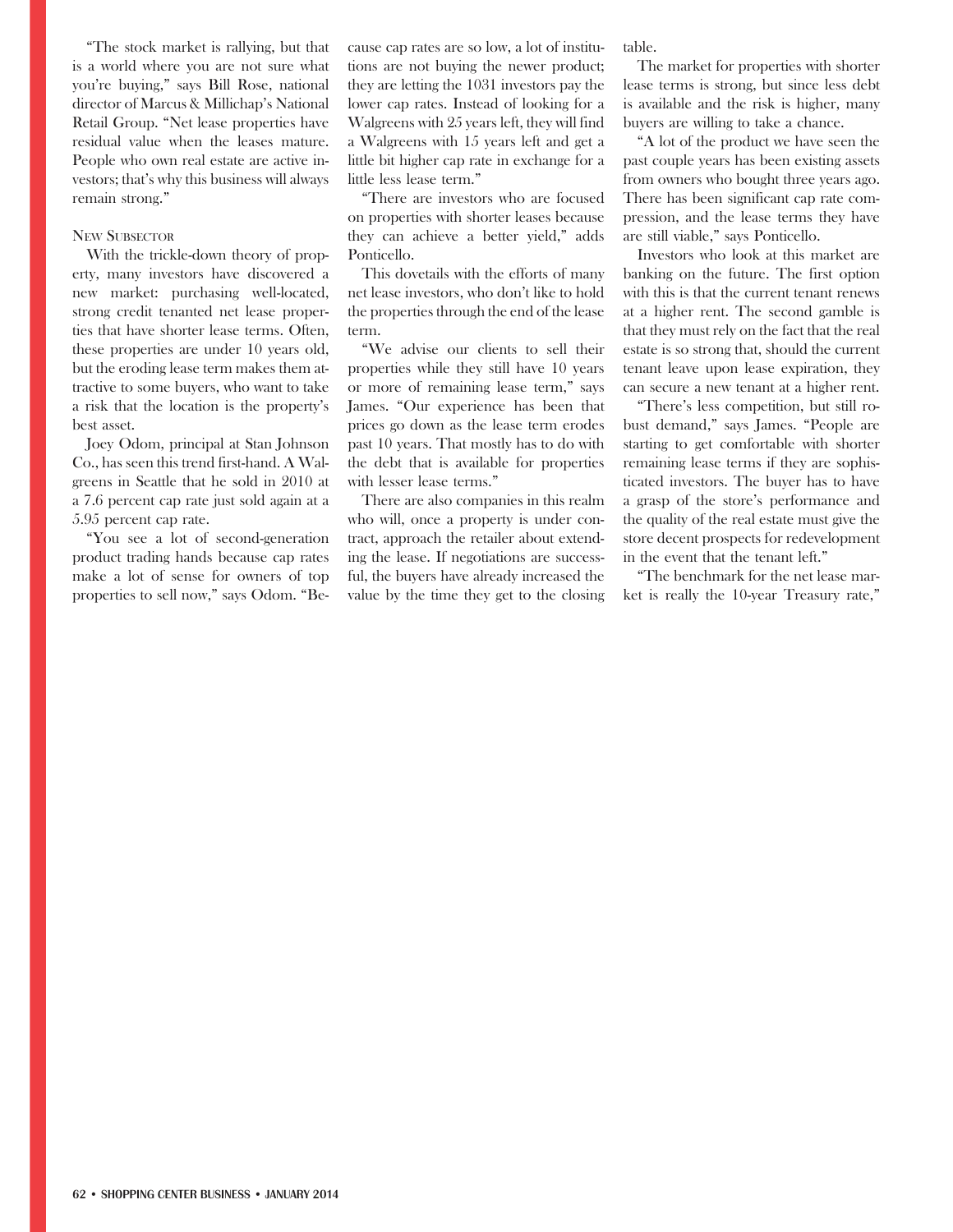# **SINGLE TENANT RETAIL NET LEASE SALES BY TOTAL DOLLARS (MILLIONS)**





adds Jonathan Wolfe, principal of Chicago-based STREAM Capital Partners. "As investors see higher rates on the horizon, they will look for better lease structures, even if they are at shorter terms. Three years ago, everyone wanted 10 or more years on the lease; now there is more of an appetite for the right risk-adjusted return."

The trend is so prevalent that even larger companies are getting in on the act. Inland Real Estate Acquisitions is starting a fund to acquire properties with top locations, strong retailers, but with lease terms less than 10 years.

"We have the same standards with the properties that we do with properties that have 15- and 20-year leases," says Cosenza. "The real estate, to the best of our knowledge, has got to be just as good as the real estate that has a long-term lease, and you have to believe that if your tenant never renews, someone else will come into that property."

## **RETAILERS**

The favored retail sectors for single tenant net lease investments continue to be high credit tenant drug stores, banks, dollar stores, big box retailers, auto parts retailers and quick service restaurants. Strong, A-rated retailers like McDonald's and Walgreens are trading at strong cap rates. Other strong retailers, including bank properties like those of Wells Fargo, Chase and Bank of America on new 15 year leases, are trading at extremely low cap rates. However, there are users like medical, convenience stores and grocery stores that have become popular with investors.

"At the end of the day, this business is always about location," says Rose. "If you are a private client and you are buying for yield, then you are going to have to go with a non-rated net lease property, but you make sure that you know the real estate. That way, when the lease matures, you have the opportunity for a new tenant at a higher rent."

Rob James of EXP says that drug retailers have also returned to the market somewhat, which has helped to ease supply. The company is selling 7-Elevens in the low 5 cap rate range.

"Cap rates are moving down for tenants like Dollar General," says James. "Many tenants have grown to become investment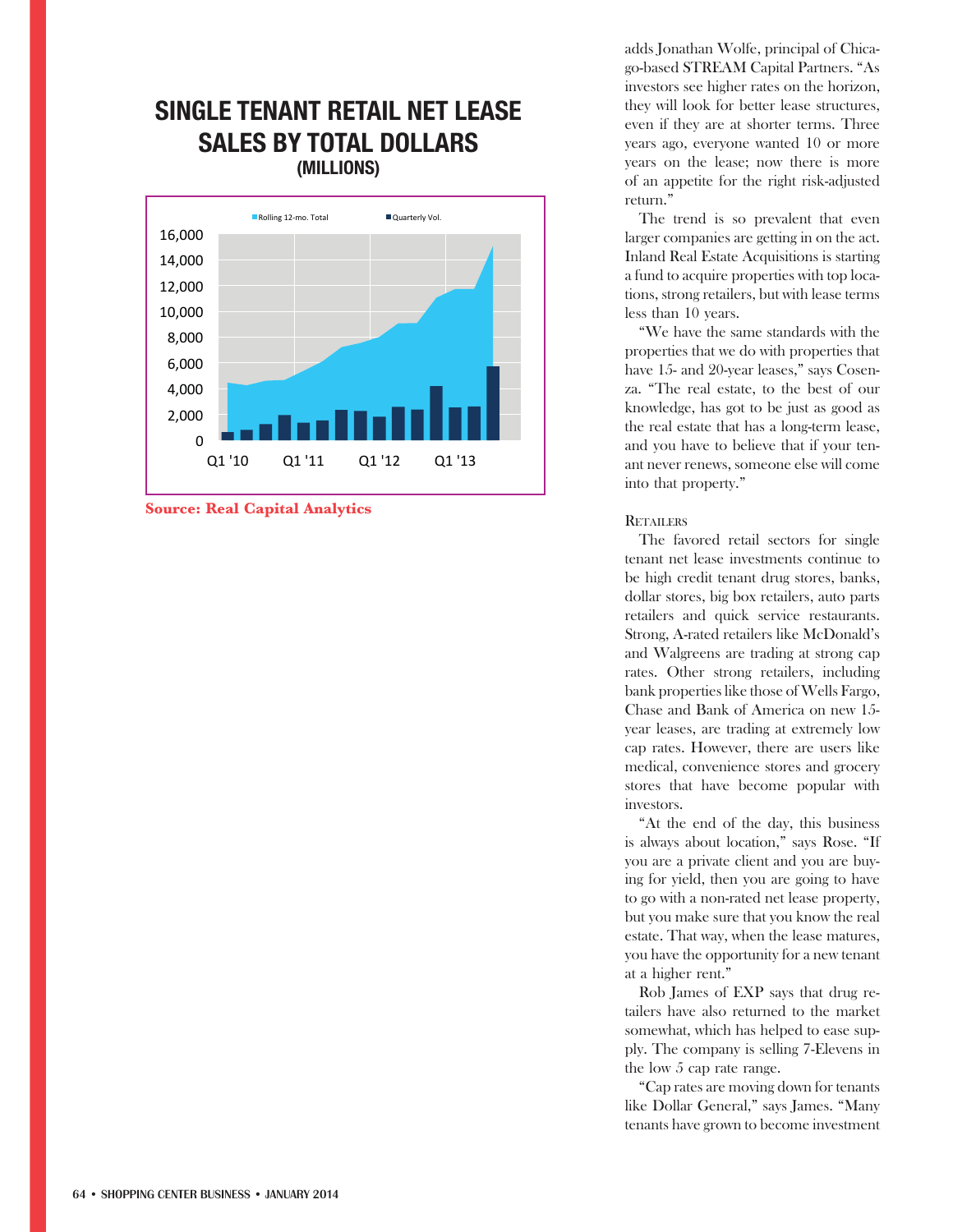

EXP Realty Advisors sold this Pollo Tropical in Ft. Myers, Fla., for \$2.625 million in 2013. The sale was at a 6 percent cap rate.



grade. Once that

happened for Dollar General, cap rates for those stores went down 100 basis points."

A brand new Walgreens with a 20-year lease will sell for a 5.75 percent cap rate, says Ponticello, who is marketing a new Walgreens in Southern California that he estimates will sell for a 5.25 percent cap rate.

Large buyers prefer tenants that have a needsbased consumer. Drug stores and banks are the most obvious in this category, but savvy investors are good at finding new categories of retailers who fit the bill. In addition to its 7-Eleven purchase, Inland Real Estate Acquisitions has also been acquiring Mariano's grocery stores around the Chicago area. The company has purchased several Pathmark grocery stores in New Jersey and New York as well, particularly ones with high sales volumes, says Cosenza. It also likes BI's Wholesale.

Mansour, of Marcus & Millichap, has seen a lot of development activity from retailers like Walmart Neighborhood Market and from natural food grocery stores.

"We are also seeing a lot of growth and cap rate compression in the two-to-three tenant strip centers," says Mansour. "We will continue to see a lot of growth there in

2014. More buyers are stepping up in this area."

Another area where Mansour has seen expansion is net lease medical users, like urgent care centers. Many of these are second-generation space users. Discount retailers, like dollar stores, are another area of growth.

"Dollar General is a tenant who has consistently increased its credit rating, its net worth, and its profitability since we have been working them," says Inland's Cosenza.

"We are not seeing expansion in the mid-range retailers, but we are seeing expansion of the discount retailers," says O'Shea. "This is really reflective of the new economy."

Beyond retailers, small strip centers — so called convenience or service centers — with two to four tenants are also coming to market as triple net assets. Exp Realty Advisors was marketing a center with Panda Express, Slim Chickens and Elegant Nails in Arkansas at the time this article was written.

"Some of our buyers are okay with a two-tenant building," says James of EXP Realty Advisors. "If they are equipped for